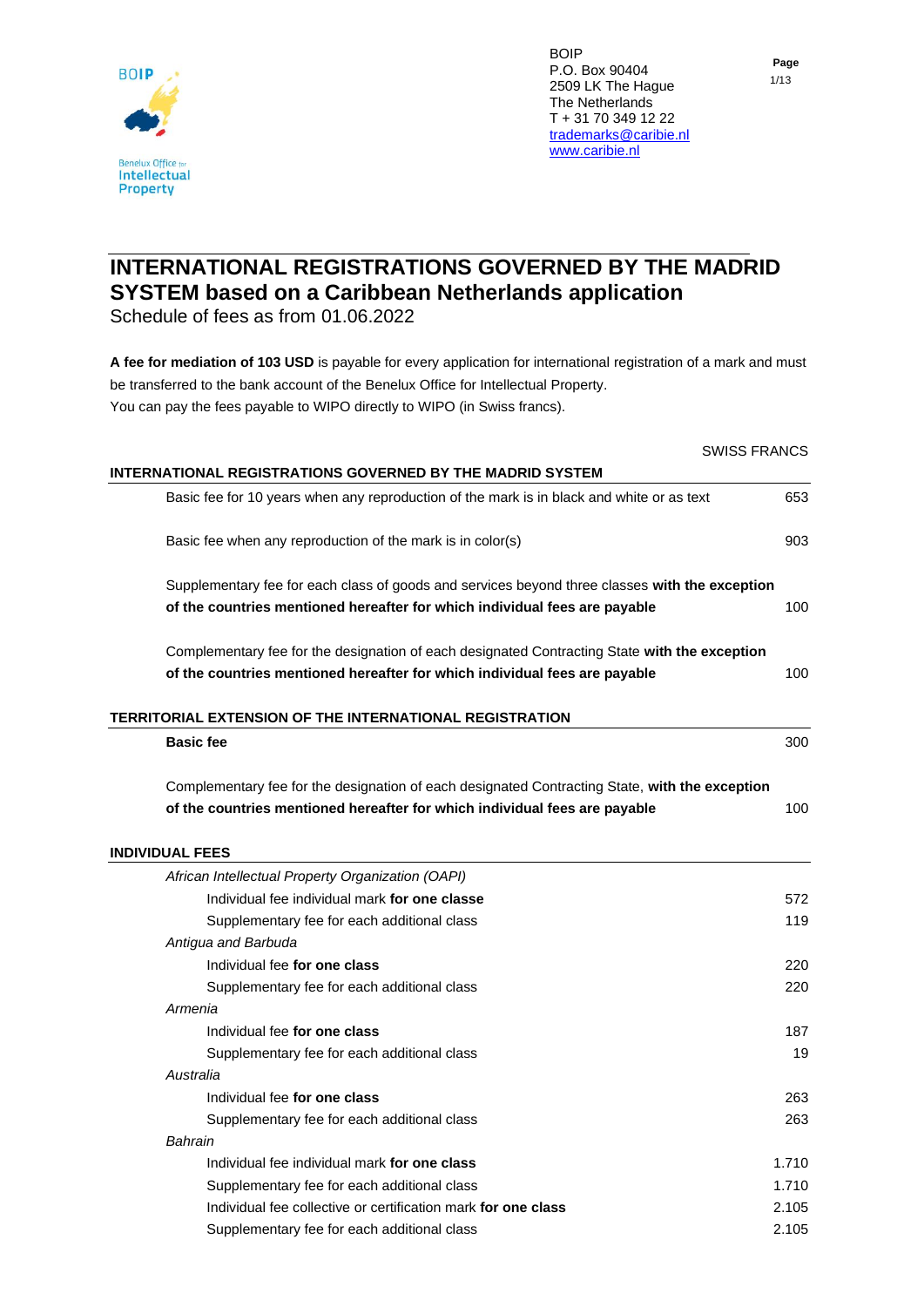

| <b>Bailwick of Guernsey</b>                                        |     |
|--------------------------------------------------------------------|-----|
| Individual fee for one class                                       | 255 |
| Supplementary fee for each additional class                        | 25  |
| Belarus                                                            |     |
| Individual fee for three classes                                   | 600 |
| Supplementary fee for each additional class                        | 50  |
| <b>Benelux</b>                                                     |     |
| Individual fee individual mark for the first class                 | 266 |
| Supplementary fee for for the second class                         | 29  |
| Supplementary fee for each additional class                        | 89  |
| Individual fee collective or certification mark for the fist class | 413 |
| Supplementary fee for for the second class                         | 46  |
| Supplementary fee for each additional class                        | 139 |
| <b>Brazil</b>                                                      |     |
| Payable at the time of application                                 |     |
| Individual fee for one class                                       | 75  |
| Supplementary fee for each additional class                        | 75  |
| Payable to Wipo after Brazilian request                            |     |
| Individual fee for one class                                       | 135 |
| Supplementary fee for each additional class                        | 135 |
| Brunei Darussalam                                                  |     |
| Individual fee for one class                                       | 196 |
| Supplementary fee for each additional class                        | 107 |
| Bulgaria                                                           |     |
| Individual fee individual mark for three classes                   | 327 |
| Supplementary fee for each additional class                        | 21  |
| Individual fee collective mark for three classes                   | 595 |
| Supplementary fee for each additional class                        | 54  |
| Cambodia                                                           |     |
| Individual fee for one class                                       | 139 |
| Supplementary fee for each additional class                        | 139 |
| Canada                                                             |     |
| Individual fee for one class                                       | 245 |
| Supplementary fee for each additional class                        | 74  |
| China                                                              |     |
| Individual fee individual mark for one class                       | 249 |
| Supplementary fee for each additional class                        | 125 |
| Individual fee collective mark for one class                       | 747 |
| Supplementary fee for each additional class                        | 374 |
| Colombia                                                           |     |
| Individual fee individual mark for one class                       | 238 |
| Supplementary fee for each additional class                        | 119 |
| Individual fee collective mark for one class                       | 317 |
| Supplementary fee for each additional class                        | 159 |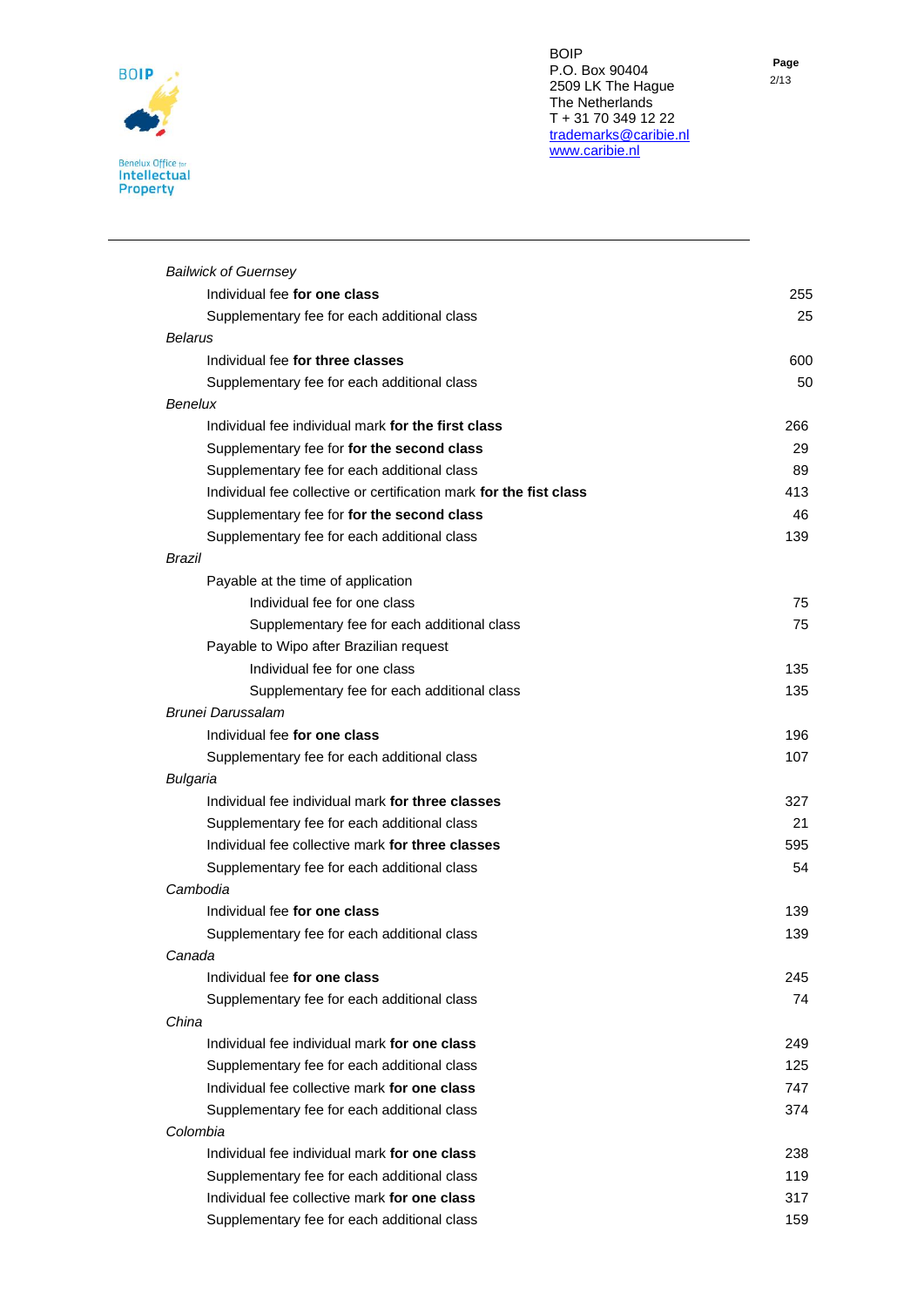

| Cuba                                                               |       |
|--------------------------------------------------------------------|-------|
| Payable at the time of application                                 |       |
| Individual fee individual mark for three classes                   | 274   |
| Supplementary fee for each additional class                        | 91    |
| Individual fee collective mark for three classes                   | 320   |
| Supplementary fee for each additional class                        | 91    |
| Payable to Wipo after Cuban request                                |       |
| Individual fee independent of the number of classes                | 82    |
| Curaçao                                                            |       |
| Individual fee individual mark for three classes                   | 294   |
| Supplementary fee for each additional class                        | 30    |
| Individual fee collective mark for three classes                   | 584   |
| Supplementary fee for each additional class                        | 60    |
| Denmark                                                            |       |
| Individual fee for the first class                                 | 302   |
| Individual fee for the second class                                | 30    |
| Supplementary fee for each additional class                        | 91    |
| <b>Fstonia</b>                                                     |       |
| Individual fee individual mark for one class                       | 151   |
| Supplementary fee for each additional class                        | 47    |
| Individual fee collective mark for one classe                      | 203   |
| Supplementary fee for each additional class                        | 47    |
| European Union                                                     |       |
| Individual fee individual mark for the first class                 | 897   |
| Supplementary fee for for the second class                         | 55    |
| Supplementary fee for each additional class                        | 164   |
| Individual fee collective or certification mark for the fist class | 1.531 |
| Supplementary fee for for the second class                         | 55    |
| Supplementary fee for each additional class                        | 164   |
| Finland                                                            |       |
| Individual fee individual mark for one class                       | 243   |
| Supplementary fee for each additional class                        | 108   |
| Individual fee collective mark for one class                       | 324   |
| Supplementary fee for each additional class                        | 108   |
| Gambia                                                             |       |
| Individual fee individual mark for one class                       | 97    |
| Supplementary fee for each additional class                        | 97    |
| Georgia                                                            |       |
| Individual fee for one class                                       | 314   |
| Supplementary fee for each additional class                        | 115   |
| Ghana                                                              |       |
| Individual fee for one class                                       | 379   |
| Supplementary fee for each additional class                        | 379   |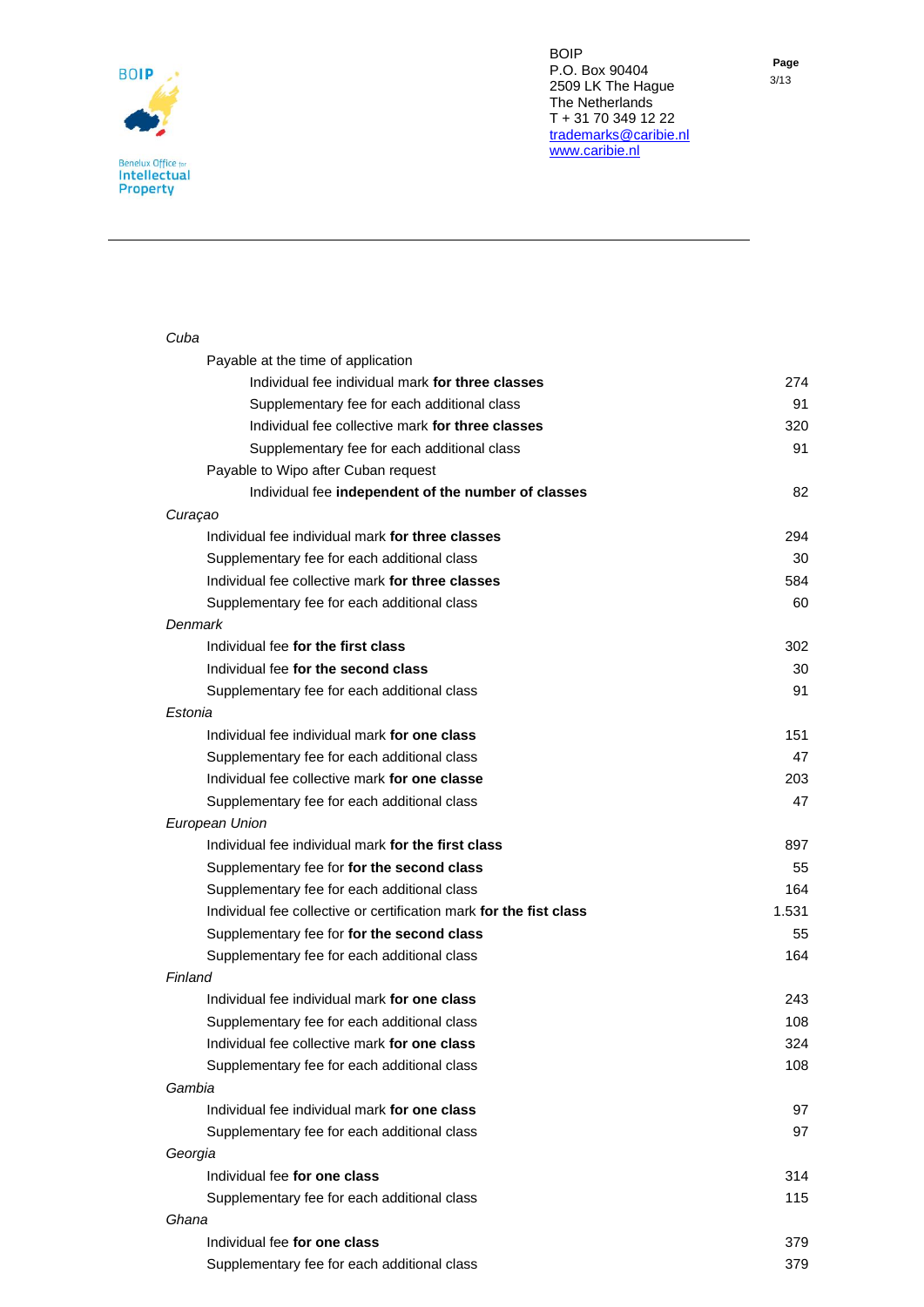

| Greece                                                              |     |
|---------------------------------------------------------------------|-----|
| Individual fee individual mark for one class                        | 127 |
| Supplementary fee for each additional class until the tenth class   | 21  |
| Individual fee collective mark for one class                        | 634 |
| Supplementary fee for each additional class until the tenth class   | 106 |
| Iceland                                                             |     |
| Individual fee individual mark for one class                        | 224 |
| Supplementary fee for each additional class                         | 48  |
| Individual fee collective mark for one class                        | 224 |
| Supplementary fee for each additional class                         | 48  |
| India                                                               |     |
| Individual fee for one class                                        | 124 |
| Supplementary fee for each additional class                         | 124 |
| Indonesia                                                           |     |
| Individual fee for one class                                        | 125 |
| Supplementary fee for each additional class                         | 125 |
| Ireland                                                             |     |
| Individual fee for one class                                        | 257 |
| Supplementary fee for each additional class                         | 73  |
| Israel                                                              |     |
| Individual fee for one class                                        | 483 |
| Supplementary fee for each additional class                         | 363 |
| Italy                                                               |     |
| Individual fee individual mark for one class                        | 95  |
| Supplementary fee for each additional class                         | 32  |
| Individual fee collective mark independent of the number of classes | 318 |
| Jamaica                                                             |     |
| Individual fee individual mark for one classe                       | 188 |
| Supplementary fee for each additional class                         | 25  |
| Individual fee collective mark for one classe                       | 304 |
| Supplementary fee for each additional class                         | 25  |
| Japan                                                               |     |
| Payable at the time of application                                  |     |
| Individual fee for one class                                        | 92  |
| Supplementary fee for each additional class                         | 70  |
| Payable to Wipo after Japanese request                              |     |
| Individual fee for one class                                        | 267 |
| Supplementary fee for each additional class                         | 267 |
| Kenya                                                               |     |
| Individual fee individual mark for one classe                       | 312 |
| Supplementary fee for each additional class                         | 223 |
| Individual fee collective mark for one classe                       | 312 |
| Supplementary fee for each additional class                         | 223 |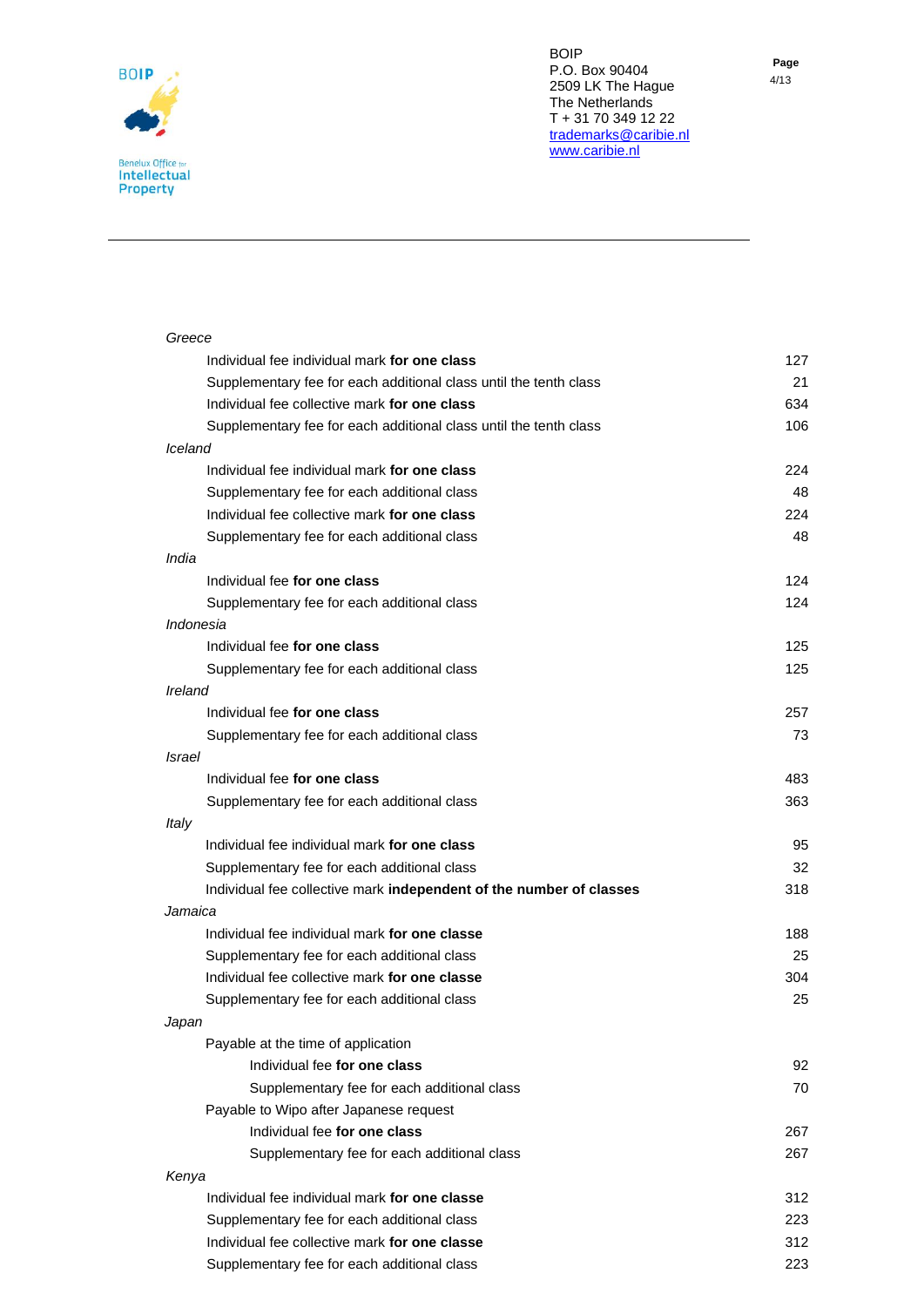

| ۰.<br>M. | ×<br>۰. |
|----------|---------|

| 340                           |
|-------------------------------|
| 160<br>108<br>77<br>250<br>50 |
|                               |
|                               |
|                               |
|                               |
|                               |
|                               |
|                               |
|                               |
| 132                           |
| 132                           |
|                               |
| 63                            |
| 63                            |
|                               |
| 216                           |
| 61                            |
| 216                           |
| 61                            |
|                               |
| 484                           |
| 484                           |
| 1.211                         |
| 1.211                         |
|                               |
| 94                            |
| 94                            |
|                               |
| 101                           |
| 101                           |
|                               |
| 224                           |
| 224                           |
|                               |
| 252                           |
| 52                            |
| 304                           |
| 52                            |
|                               |
| 196                           |
| 196                           |
|                               |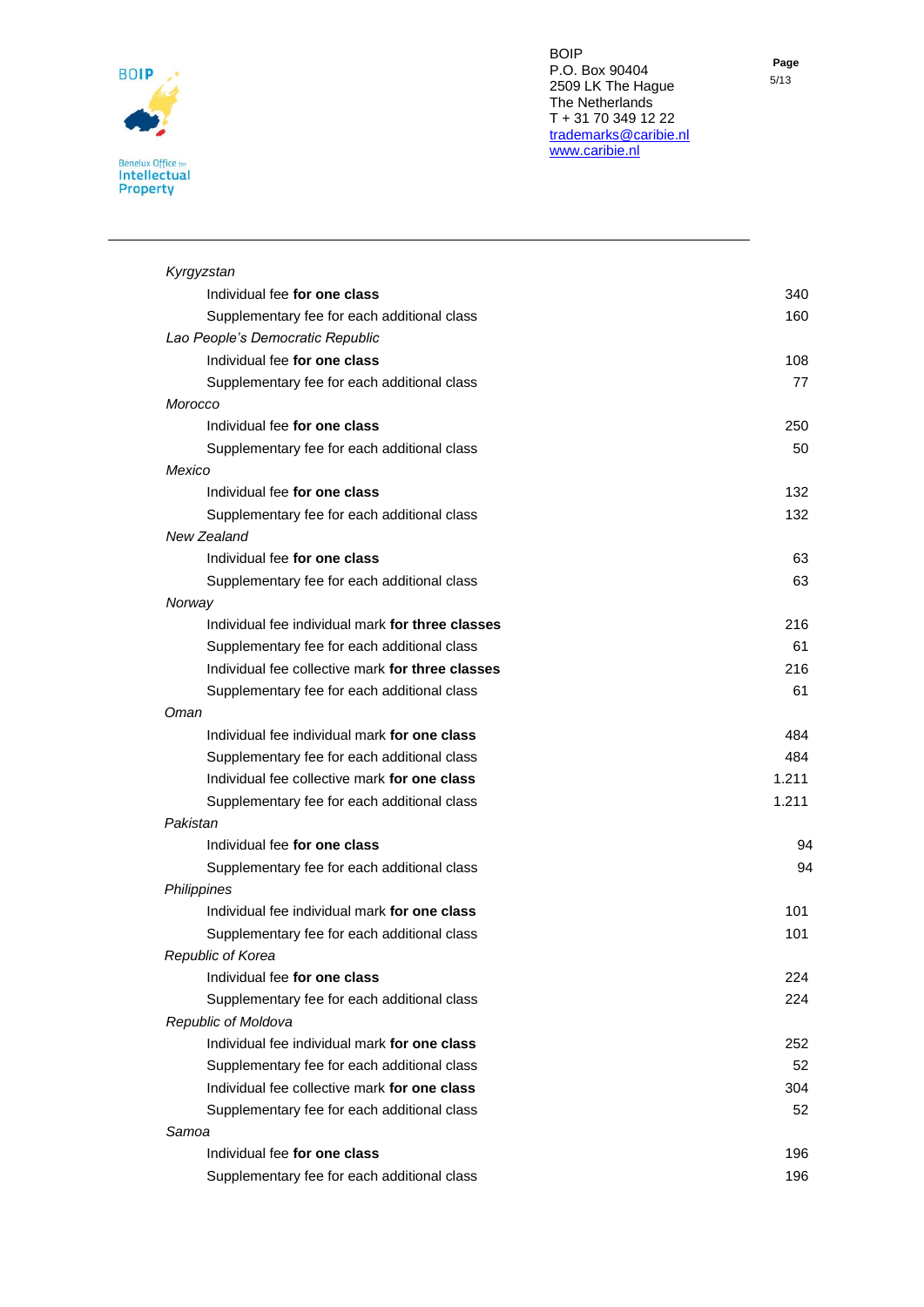

| San Marino                                                                    |  |
|-------------------------------------------------------------------------------|--|
| Individual fee individual mark for three classes                              |  |
| Supplementary fee for each additional class                                   |  |
| Individual fee collective mark for three classes                              |  |
| Supplementary fee for each additional class                                   |  |
| Singapore<br>Individual fee for one class                                     |  |
|                                                                               |  |
| Supplementary fee for each additional class                                   |  |
| Sint Maarten (Dutch Part)<br>Individual fee individual mark for three classes |  |
| Supplementary fee for each additional class                                   |  |
| Individual fee collective mark for three classes                              |  |
| Supplementary fee for each additional class                                   |  |
| Sweden                                                                        |  |
| Individual fee for one class                                                  |  |
| Supplementary fee for each additional class                                   |  |
| Switzerland                                                                   |  |
| Individual fee for three classes                                              |  |
| Supplementary fee for each additional class                                   |  |
| Syrian Arab Republic                                                          |  |
| Individual fee for one class                                                  |  |
| Supplementary fee for each additional class                                   |  |
| Tajikistan                                                                    |  |
| Individual fee for one class                                                  |  |
| Supplementary fee for each additional class                                   |  |
| Thailand                                                                      |  |
| Individual fee for one class                                                  |  |
| Supplementary fee for each additional class                                   |  |
| Trinidad and Tobago                                                           |  |
| Individual fee for one class                                                  |  |
| Supplementary fee for each additional class                                   |  |
| Tunesia                                                                       |  |
| Individual fee for one class                                                  |  |
| Supplementary fee for each additional class                                   |  |
| Turkey<br>Individual fee for one class                                        |  |
| Supplementary fee for each additional class                                   |  |
| Turkmenistan                                                                  |  |
| Individual fee for one class                                                  |  |
| Supplementary fee for each additional class                                   |  |
| Ukraine                                                                       |  |
| Individual fee for three classes                                              |  |
| Supplementary fee for each additional class                                   |  |
| <b>United Kingdom</b>                                                         |  |
| Individual fee for one class                                                  |  |
| Supplementary fee for each additional class                                   |  |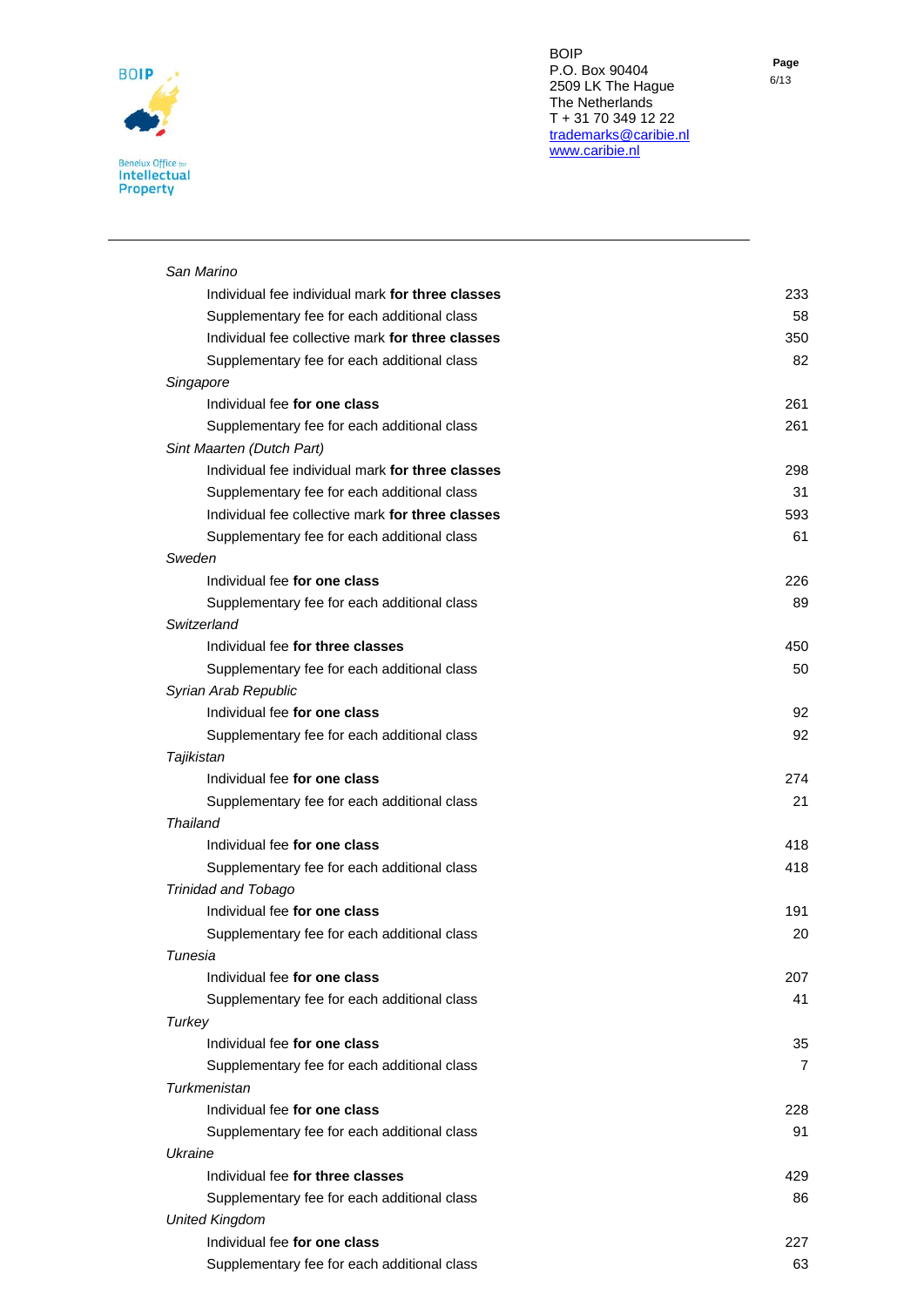

| . .<br>× | <b>STATISTICS</b> | × |
|----------|-------------------|---|
|          | I<br>۰.<br>×      |   |

| <b>United Arab Emirates</b>                  |       |
|----------------------------------------------|-------|
| Individual fee for one class                 | 1.630 |
| Supplementary fee for each additional class  | 1.630 |
| <b>United States of America</b>              |       |
| Individual fee for one class                 | 460   |
| Supplementary fee for each additional class  | 460   |
| Uzbekistan                                   |       |
| Individual fee individual mark for one class | 1.028 |
| Supplementary fee for each additional class  | 103   |
| Individual fee collective mark for one class | 1.543 |
| Supplementary fee for each additional class  | 154   |
| <b>Viet Nam</b>                              |       |
| Individual fee for one class                 | 142   |
| Supplementary fee for each additional class  | 142   |
| Zambia                                       |       |
| Individual fee for one class                 | 65    |
| Supplementary fee for each additional class  | 52    |
| Zimbabwe                                     |       |
| Individual fee for one class                 | 97    |
| Supplementary fee for each additional class  | 58    |
|                                              |       |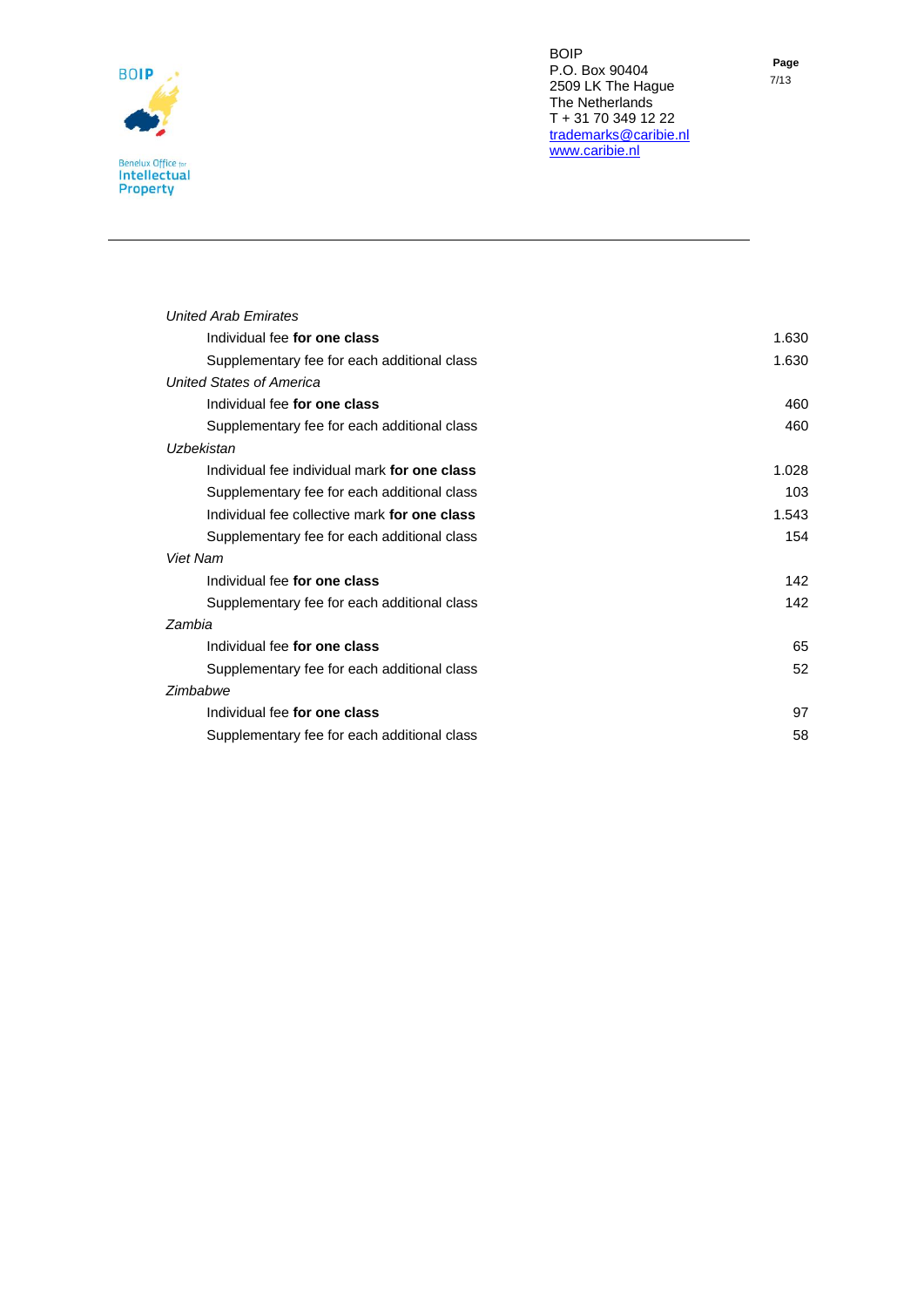

| RENEWAL OF THE INTERNATIONAL REGISTRATION                                                      |        |
|------------------------------------------------------------------------------------------------|--------|
| <b>Basic fee for 10 years</b>                                                                  | 653    |
| Supplementary fee for "délai de grâce"                                                         | 326.50 |
| Supplementary fee for each class of goods and services beyond three classes with the exception |        |
| of the countries mentioned hereafter for which individual fees are payable                     | 100    |
| Complementary fee for the designation of each designated Contracting State, with the exception |        |
| of the countries mentioned hereafter for which individual fees are payable                     | 100    |
| <b>INDIVIDUAL FEES</b>                                                                         |        |

| African Intellectual Property Organization (OAPI)                   |       |
|---------------------------------------------------------------------|-------|
| Individual fee for one class                                        | 794   |
| Supplementary fee for each additional class                         | 159   |
| when payment is received within the period of grace                 | 207   |
| Antigua and Barbuda                                                 |       |
| Individual fee for one class                                        | 102   |
| Supplementary fee for each additional class                         | 102   |
| Armenia                                                             |       |
| Individual fee for one class                                        | 187   |
| Supplementary fee for each additional class                         | 19    |
| Australia                                                           |       |
| Individual fee for one class                                        | 263   |
| Supplementary fee for each additional class                         | 263   |
| Bahrain                                                             |       |
| Individual fee individual mark for one class                        | 1.710 |
| Supplementary fee for each additional class                         | 1.710 |
| Individual fee collective or certification mark for one class       | 2.105 |
| Supplementary fee for each additional class                         | 2.105 |
| <b>Bailwick of Guernsey</b>                                         |       |
| Individual fee for one class                                        | 255   |
| Supplementary fee for each additional class                         | 25    |
| Belarus                                                             |       |
| Individual fee independent of the number of classes                 | 700   |
| Benelux                                                             |       |
| Individual fee individual mark for the first class                  | 287   |
| Supplementary fee for the second class                              | 32    |
| Supplementary fee for each additional class                         | 97    |
| Individual fee collective or certification mark for the first class | 524   |
| Supplementary fee for the second class                              | 59    |
| Supplementary fee for each additional class                         | 177   |
| Brazil                                                              |       |
| Individual fee for one class                                        | 193   |
| Supplementary fee for each additional class                         | 193   |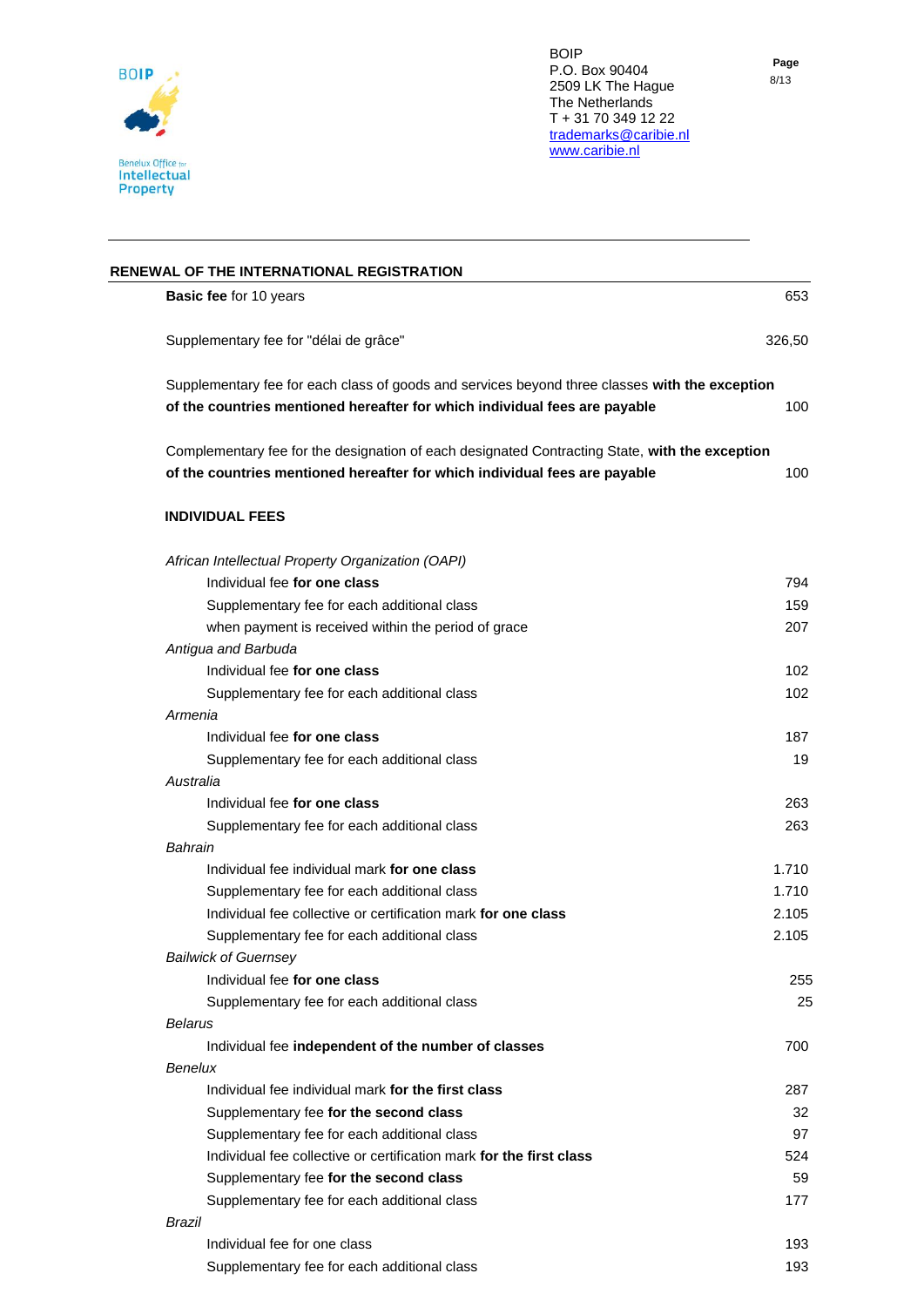

**Page**

| Surcharge for the use of the period of grace                                                  | 292 |
|-----------------------------------------------------------------------------------------------|-----|
| <b>Brunei Darussalam</b>                                                                      |     |
| Individual fee for one class                                                                  | 143 |
| Supplementary fee for each additional class                                                   | 143 |
| Bulgaria                                                                                      |     |
| Individual fee individual mark for three classes                                              | 161 |
| Supplementary fee for each additional class                                                   | 32  |
| Individual fee collective mark for three classes                                              | 322 |
| Supplementary fee for each additional class                                                   | 64  |
| Cambodia                                                                                      |     |
| Individual fee for one class                                                                  | 139 |
| Supplementary fee for each additional class                                                   | 139 |
| Canada                                                                                        |     |
| Individual fee for one class                                                                  | 296 |
| Supplementary fee for each additional class                                                   | 93  |
| China                                                                                         |     |
| Individual fee for one class                                                                  | 498 |
| Supplementary fee for each additional class                                                   | 249 |
| Colombia                                                                                      |     |
| Individual fee for one class                                                                  | 130 |
| Supplementary fee for each additional class                                                   | 64  |
| where payment is received within the period of grace individual fee for one class             | 177 |
| where payment is received within the period of grace individual fee for each additional class | 87  |
| Cuba                                                                                          |     |
| Individual fee individual mark for three classes                                              | 274 |
| Individual fee individual mark for three classes                                              |     |
| where payment is received within the period of grace                                          | 329 |
| Supplementary fee for each additional class                                                   | 91  |
| Individual fee collective mark for three classes                                              | 320 |
| Individual fee collective mark for three classes                                              |     |
| where payment is received within the period of grace                                          | 375 |
| Supplementary fee for each additional class                                                   | 91  |
| Curaçao<br>Individual fee individual mark for three classes                                   |     |
|                                                                                               | 294 |
| Supplementary fee for each additional class                                                   | 30  |
| Individual fee collective mark for three classes                                              | 584 |
| Supplementary fee for each additional class                                                   | 60  |
| Denmark<br>Individual fee for the first class                                                 |     |
|                                                                                               | 302 |
| Individual fee for the second class                                                           | 30  |
| Supplementary fee for each additional class                                                   | 91  |
| Estonia<br>Individual fee individual mark independent of the number of classes                |     |
|                                                                                               | 188 |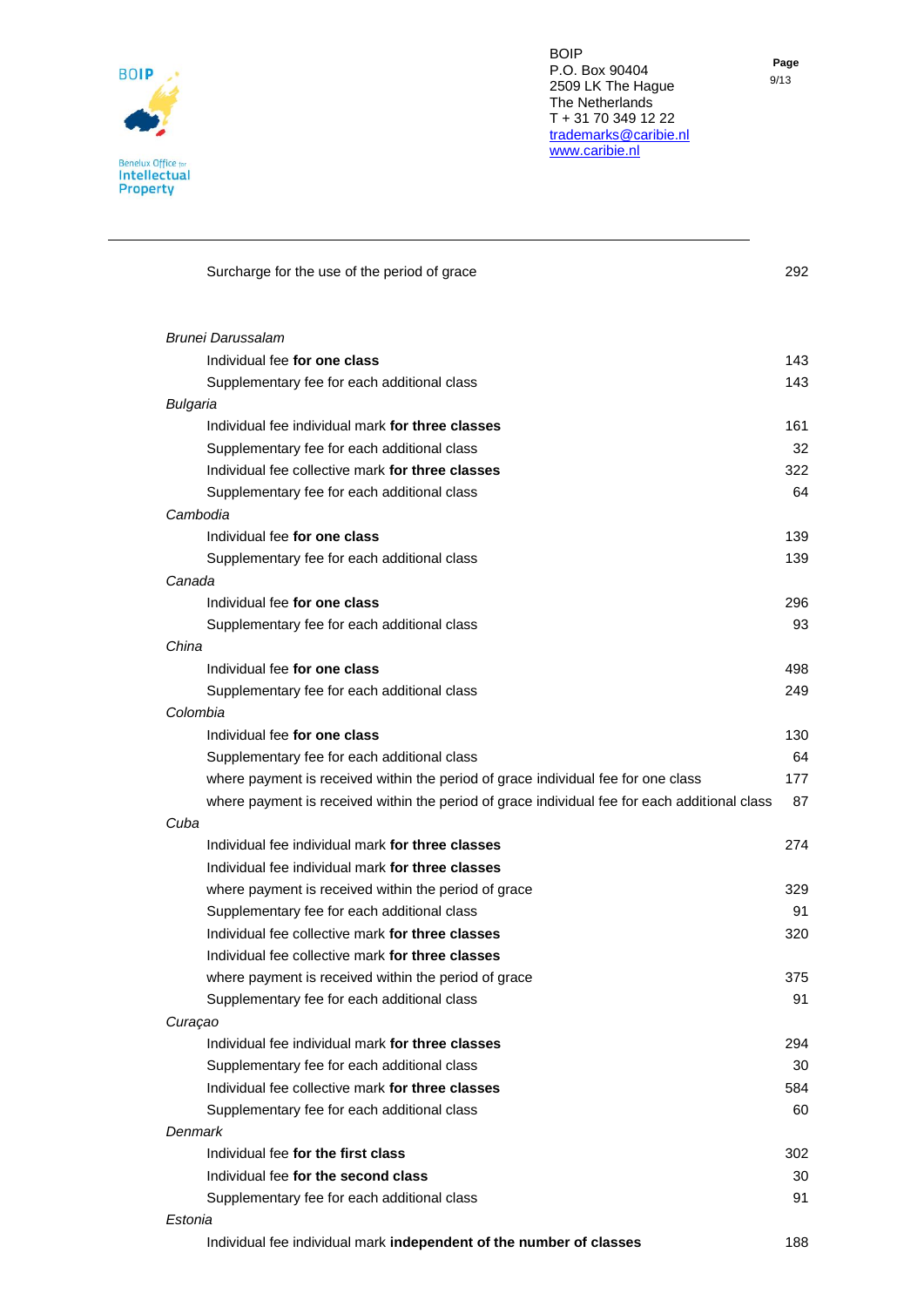

**Page** 10/13

| Individual fee collective mark independent of the number of classes                | 235   |
|------------------------------------------------------------------------------------|-------|
| European Union                                                                     |       |
| Individual fee individual mark for the first class                                 | 897   |
| Supplementary fee for the second class                                             | 55    |
| Supplementary fee for each additional class                                        | 164   |
| Individual fee collective or certification mark for the first class                | 1.531 |
| Supplementary fee for the second class                                             | 55    |
| Supplementary fee for each additional class                                        | 164   |
| Finland                                                                            |       |
| Individual fee individual mark for one class                                       | 243   |
| Supplementary fee for each additional class                                        | 108   |
| Individual fee collective mark for one class                                       | 324   |
| Supplementary fee for each additional class                                        | 108   |
| Gambia                                                                             |       |
| Individual fee independent of the number of classes                                | 243   |
| Georgia                                                                            |       |
| Individual fee for one class                                                       | 314   |
| Supplementary fee for each additional class                                        | 115   |
| Ghana                                                                              |       |
| Individual fee for one class                                                       | 370   |
| Supplementary fee for each additional class                                        | 370   |
| Greece                                                                             |       |
| Individual fee individual mark for one class                                       | 116   |
| Supplementary fee for each additional class until the tenth class                  | 21    |
| Individual fee collective mark for one class                                       | 581   |
| Supplementary fee for each additional class until the tenth class                  | 106   |
| Iceland                                                                            |       |
| Individual fee individual mark for one class                                       | 224   |
| Supplementary fee for each additional class                                        | 48    |
| Individual fee collective mark for one class                                       | 224   |
| Supplementary fee for each additional class                                        | 48    |
| India                                                                              |       |
| Individual fee for each class                                                      | 124   |
| Supplementary fee for each additional class                                        | 124   |
| Indonesia                                                                          |       |
| Individual fee for each class                                                      | 156   |
| where payment is received within the period of grace individual fee for each class | 313   |
| Ireland                                                                            |       |
| Individual fee for one class                                                       | 262   |
| Supplementary fee for each additional class                                        | 131   |
| Israel                                                                             |       |
| Individual fee for one class                                                       | 861   |
| Supplementary fee for each additional class                                        | 727   |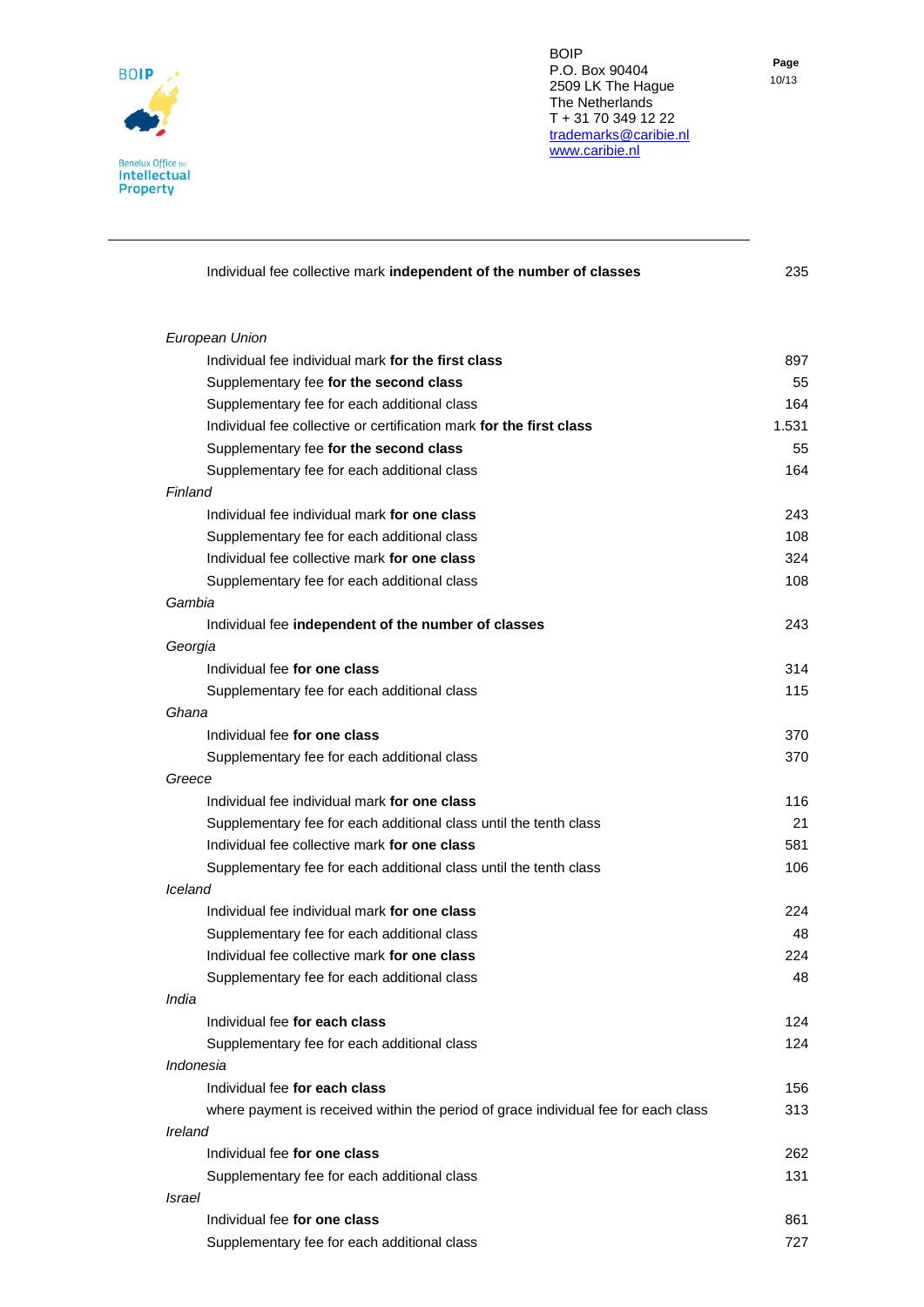

| Italy                                                               |       |
|---------------------------------------------------------------------|-------|
| Individual fee individual mark for one class                        | 63    |
| Supplementary fee for each additional class                         | 32    |
| Individual fee collective mark independent of the number of classes | 191   |
| Jamaica                                                             |       |
| Individual fee individual mark for one classe                       | 117   |
| Supplementary fee for each additional class                         | 25    |
| Japan                                                               |       |
| Individual fee for one class                                        | 354   |
| Supplementary fee for each additional class                         | 354   |
| Kenya                                                               |       |
| Individual fee individual mark for one classe                       | 178   |
| Supplementary fee for each additional class                         | 134   |
| Individual fee collective mark for one classe                       | 178   |
| Supplementary fee for each additional class                         | 134   |
| Kyrgyzstan                                                          |       |
| Individual fee independent of the number of classes                 | 500   |
| Lao People's Democratic Republic                                    |       |
| Individual fee for one class                                        | 108   |
| Supplementary fee for each additional class                         | 77    |
| Morocco                                                             |       |
| Individual fee for one class                                        | 250   |
| Supplementary fee for each additional class                         | 50    |
| Mexico                                                              |       |
| Individual fee for one class                                        | 127   |
| Supplementary fee for each additional class                         | 127   |
| New Zealand                                                         |       |
| Individual fee for one class                                        | 126   |
| Supplementary fee for each additional class                         | 126   |
| Norway                                                              |       |
| Individual fee individual mark for three classes                    | 244   |
| Supplementary fee for each additional class                         | 94    |
| Individual fee collective mark for three classes                    | 244   |
| Supplementary fee for each additional class                         | 94    |
| Oman                                                                |       |
| Individual fee individual mark for one class                        | 727   |
| Supplementary fee for each additional class                         | 727   |
| Individual fee collective mark for one class                        | 1.453 |
| Supplementary fee for each additional class                         | 1.453 |
| Pakistan                                                            |       |
| Individual fee for one class                                        | 83    |
| Supplementary fee for each additional class                         | 83    |
| Philippines                                                         |       |
| Individual fee individual mark for one class                        | 156   |
| Supplementary fee for each additional class                         | 156   |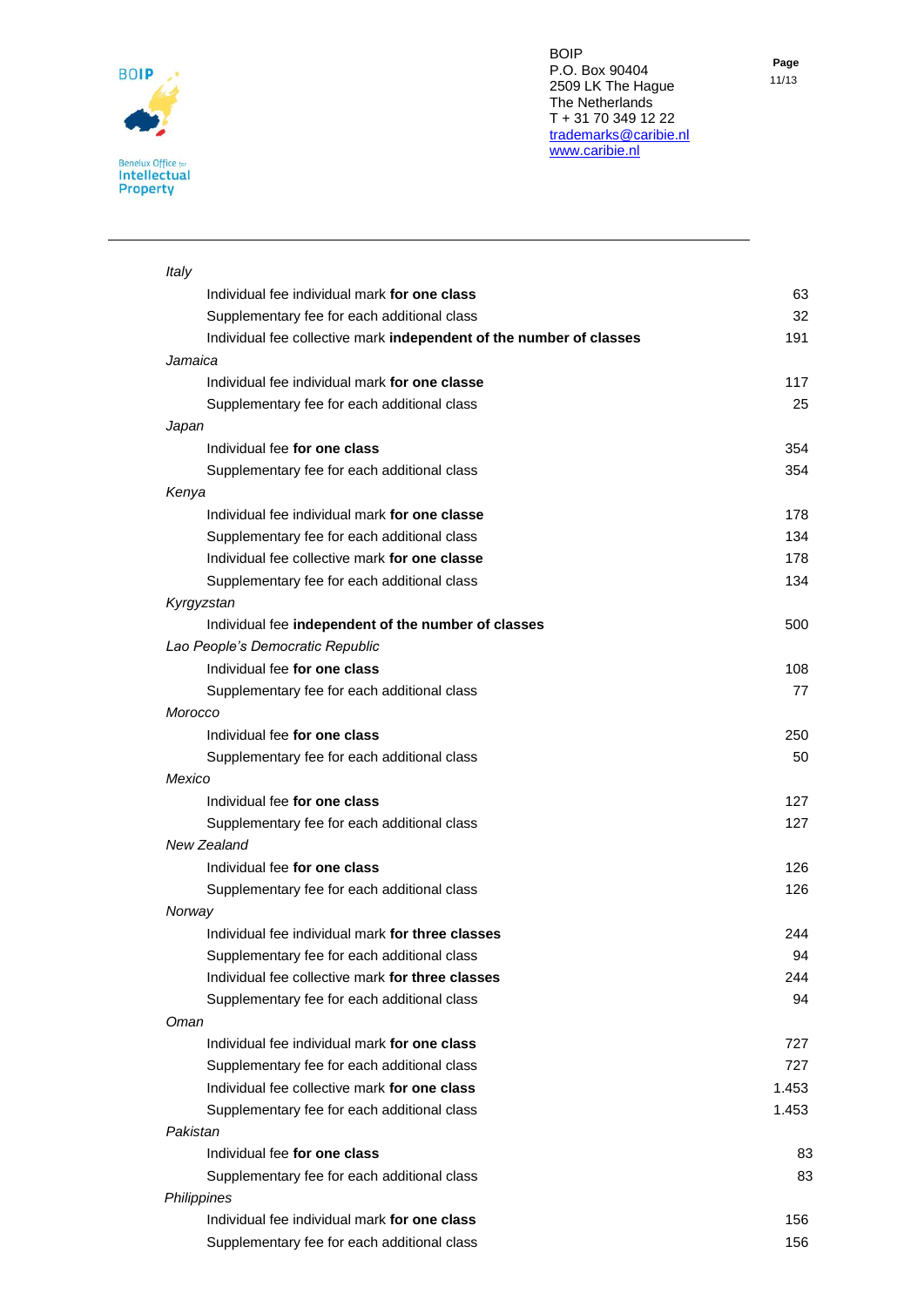

| Republic of Korea                                   |     |
|-----------------------------------------------------|-----|
| Individual fee for one class                        | 256 |
| Supplementary fee for each additional class         | 256 |
| Republic of Moldova                                 |     |
| Individual fee individual mark for one class        | 262 |
| Supplementary fee for each additional class         | 52  |
| Individual fee collective mark for one class        | 419 |
| Supplementary fee for each additional class         | 52  |
| Samoa                                               |     |
| Individual fee for one class                        | 196 |
| Supplementary fee for each additional class         | 196 |
| San Marino                                          |     |
| Individual fee individual mark for three classes    | 233 |
| Supplementary fee for each additional class         | 58  |
| Individual fee collective mark for three classes    | 350 |
| Supplementary fee for each additional class         | 82  |
| Singapore                                           |     |
| Individual fee for one class                        | 302 |
| Supplementary fee for each additional class         | 302 |
| Sint Maarten (Dutch Part)                           |     |
| Individual fee individual mark for three classes    | 298 |
| Supplementary fee for each additional class         | 31  |
| Individual fee collective mark for three classes    | 593 |
| Supplementary fee for each additional class         | 61  |
| Sweden                                              |     |
| Individual fee for one class                        | 226 |
| Supplementary fee for each additional class         | 89  |
| Switzerland                                         |     |
| Individual fee independent of the number of classes | 500 |
| Syrian Arab Republic                                |     |
| Individual fee for one class                        | 92  |
| Supplementary fee for each additional class         | 92  |
| Tajikistan                                          |     |
| Individual fee for one class                        | 274 |
| Supplementary fee for each additional class         | 21  |
| <b>Thailand</b>                                     |     |
| Individual fee for one class                        | 522 |
| Supplementary fee for each additional class         | 522 |
| Trinidad and Tobago                                 |     |
| Individual fee independent of the number of classes | 191 |
| Tunesia                                             |     |
| Individual fee for one class                        | 270 |
| Supplementary fee for each additional class         | 62  |
| <b>Turkey</b>                                       |     |
| Individual fee independent of the number of classes | 34  |